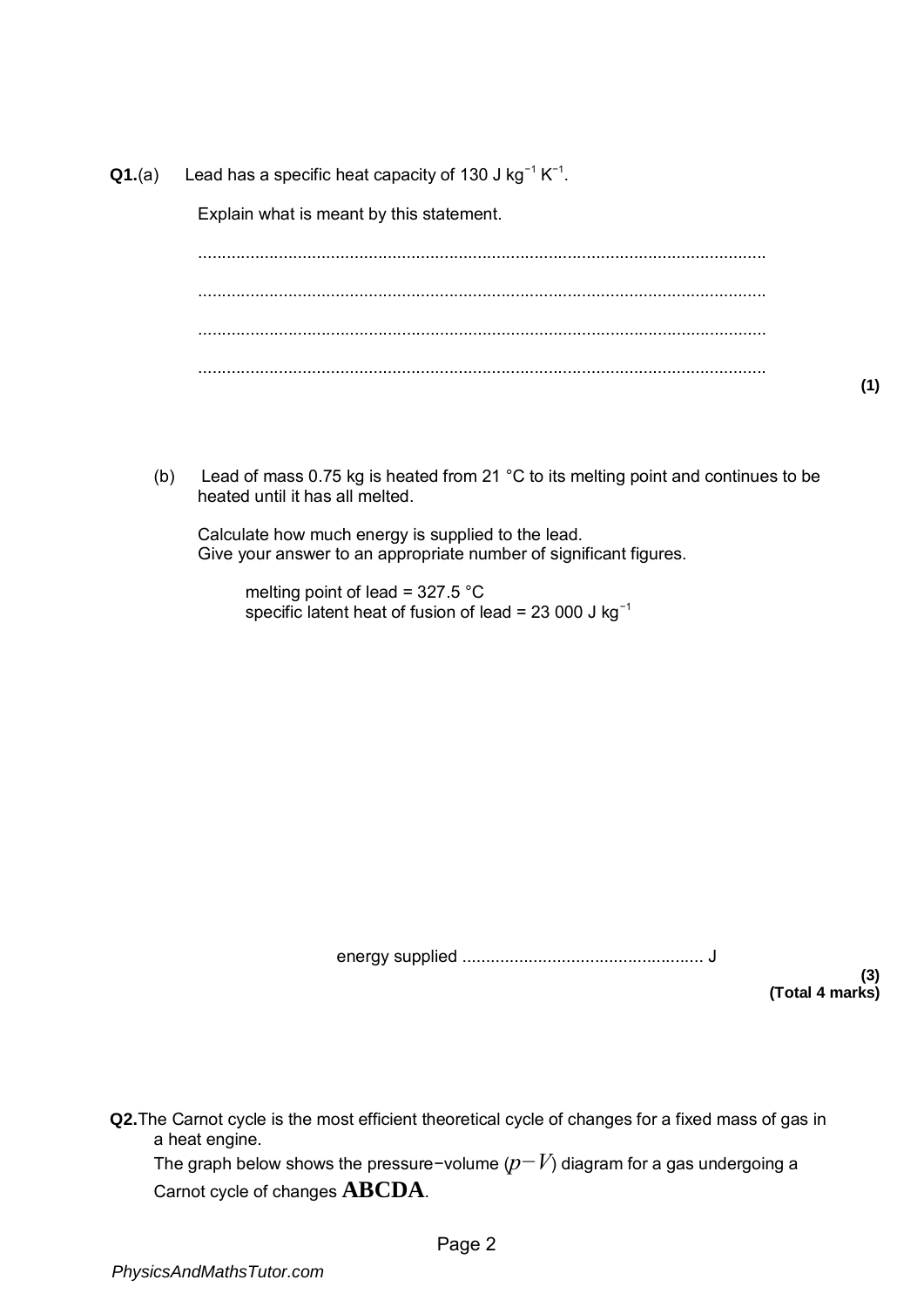

Show that during the change  $\mathbf{A}\mathbf{B}$  the gas undergoes an isothermal change.  $(a)$  $(i)$ 

 $(ii)$ Explain how the first law of thermodynamics applies to the gas in the change BC.  $1.1.1.1$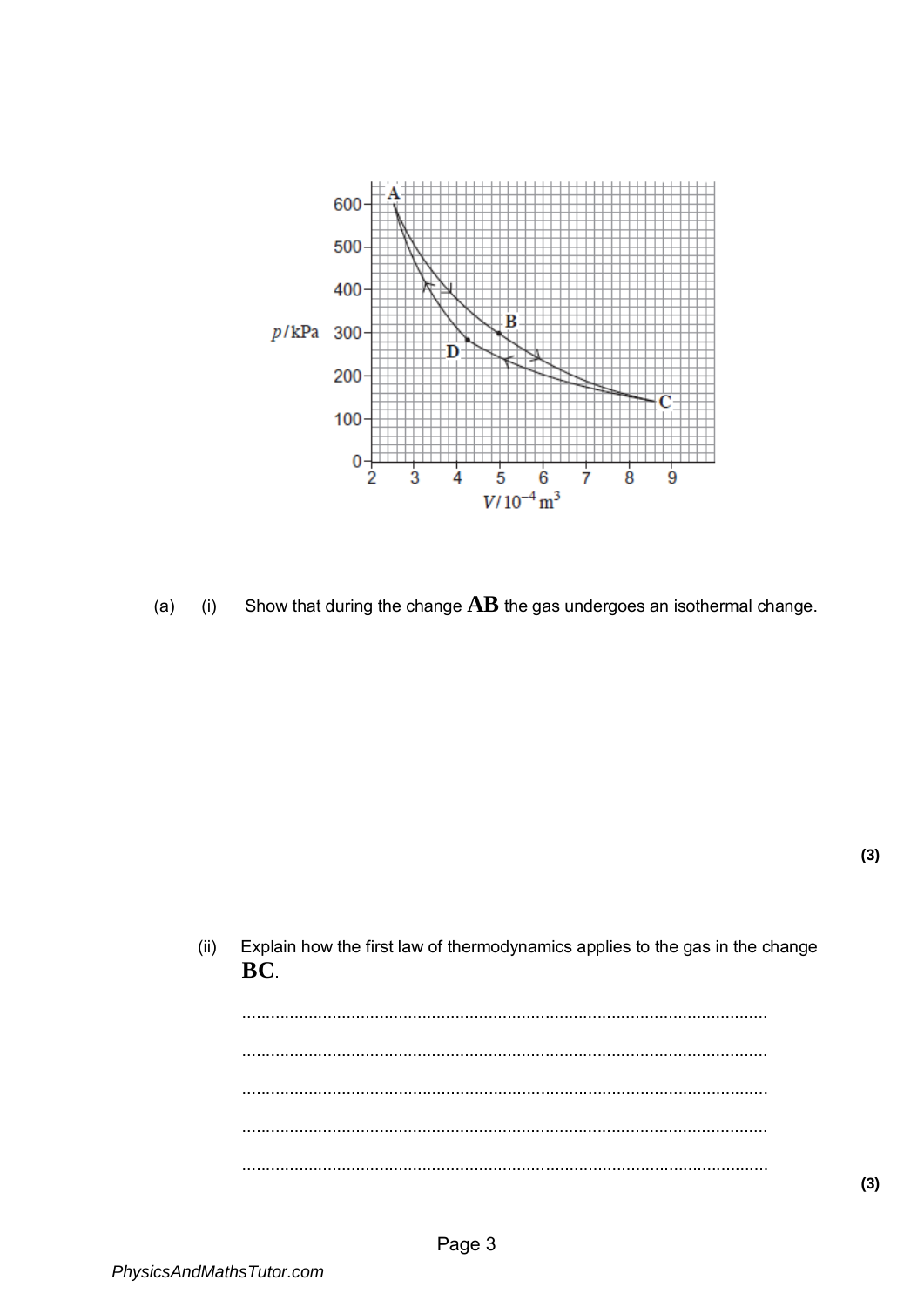- $T_A$
- (iii) Determine the ratio  $T_{\rm c}$ ,

where  $T_A$  is the temperature of the gas at  $A$  and  $T_C$  is the temperature of the gas at **C**.

ratio .....................................................

(b) Show that the work done during the change  $AB$  is about 110 J.

**(3)** 

(c) When running at a constant temperature, one practical engine goes through 2400 cycles every minute. In one complete cycle of this engine, 114 J of energy has to be removed by a coolant so that the engine runs at a constant temperature. The temperature of the coolant rises by 18 °C as it passes through the engine.

Calculate the volume of the coolant that flows through the engine in one second.

specific heat capacity of coolant = 3.8 × 10 $^3$  J kg $^{-1}$  K $^{-1}$ density of coolant = 1.1 × 10 $^3$  kg m $^{-3}$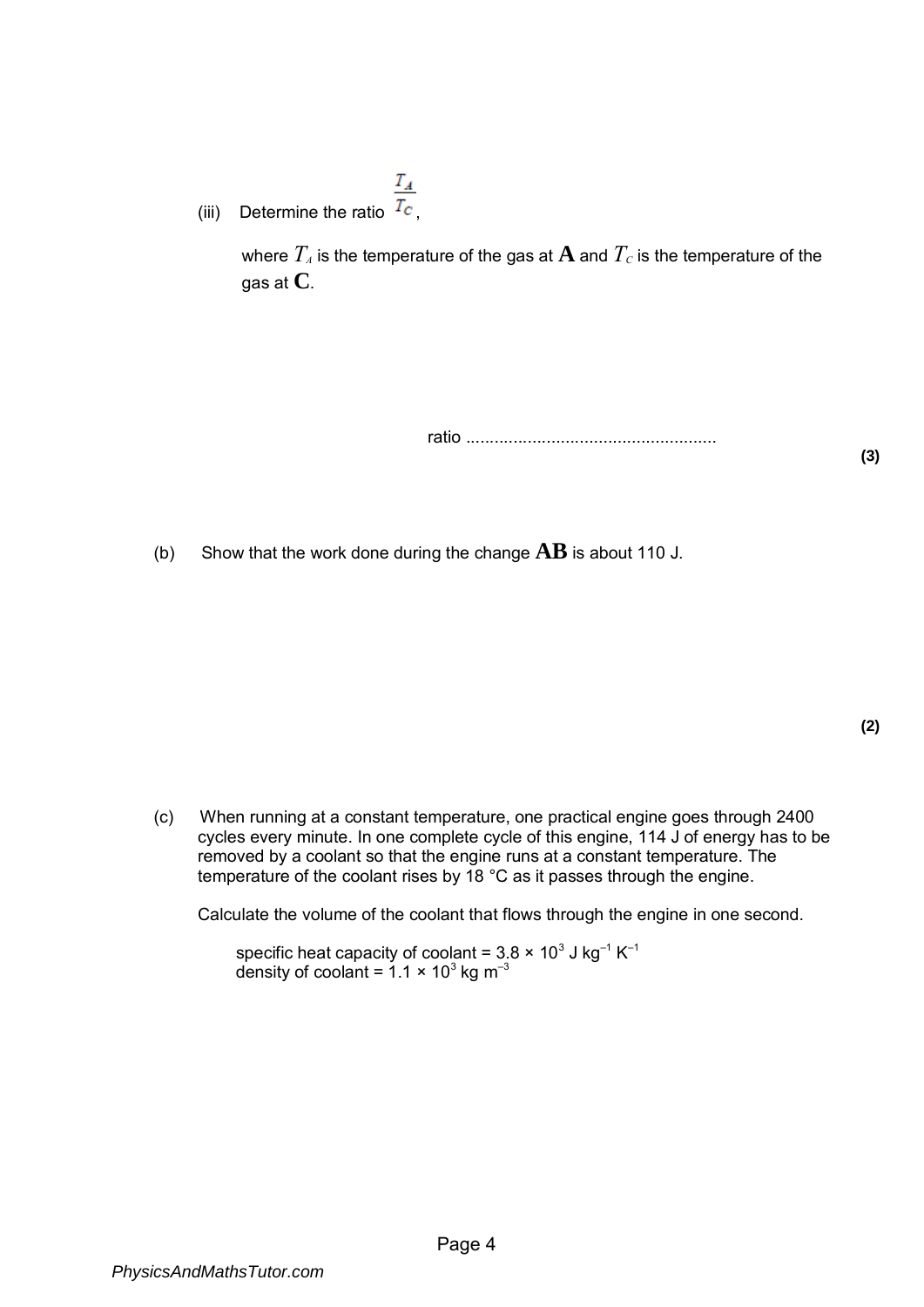|--|--|

**Q3.**A liquid flows continuously through a chamber that contains an electric heater. When the steady state is reached, the liquid leaving the chamber is at a higher temperature than the liquid entering the chamber. The difference in temperature is Δ*t*.

Which of the following will increase Δ*t* with no other change?

| A | Increasing the volume flow rate of the liquid                  |  |
|---|----------------------------------------------------------------|--|
| В | Changing the liquid to one with a lower specific heat capacity |  |
|   | Using a heating element with a higher resistance               |  |
| D | Changing the liquid to one that has a higher density           |  |
|   |                                                                |  |

**(Total 1 mark)** 

**Q4.**The temperature of a hot liquid in a container falls at a rate of 2 K per minute just before it begins to solidify. The temperature then remains steady for 20 minutes by which time all the liquid has all solidified.

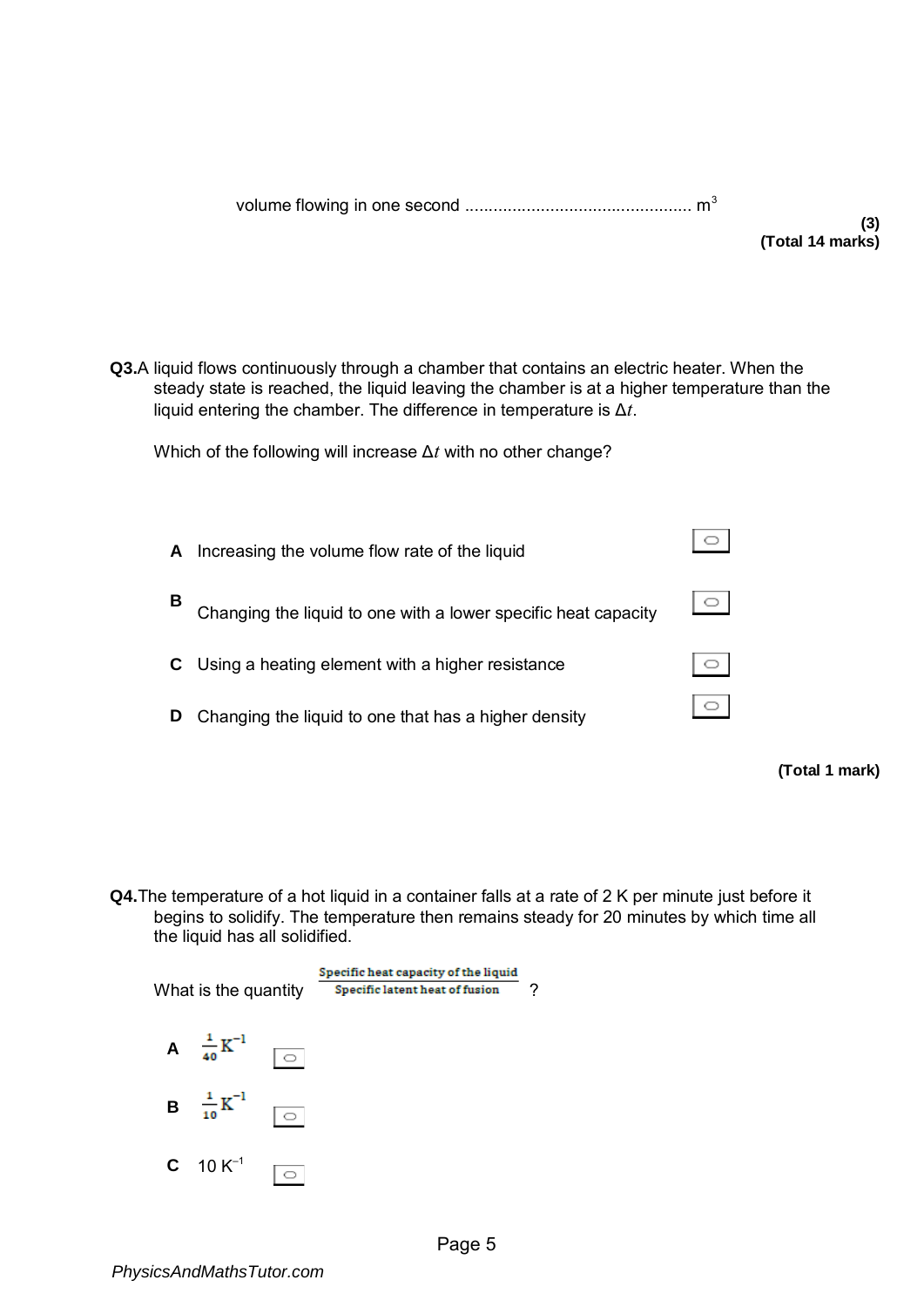**(Total 1 mark)** 

**Q5.**(a) Define the specific latent heat of vaporisation of water.

........................................................................................................................ ........................................................................................................................ ........................................................................................................................ ........................................................................................................................

**(2)** 

(b) An insulated copper can of mass 20 g contains 50 g of water both at a temperature of 84 °C. A block of copper of mass 47 g at a temperature of 990 °C is lowered into the water as shown in the figure below. As a result, the temperature of the can and its contents reaches 100 °C and some of the water turns to steam.

specific heat capacity of copper = 390 J kgsup class="xsmall" $\geq -1$  Ksup class="xsmall">–1

specific heat capacity of water = 4200 J kgsup class=" $x$ small" $\geq -1$  Ksup class="xsmall">–1

specific latent heat of vaporisation of water = 2.3  $\times$  10 $^6$  J  $\mathrm{kgsup}$ class="xsmall">–1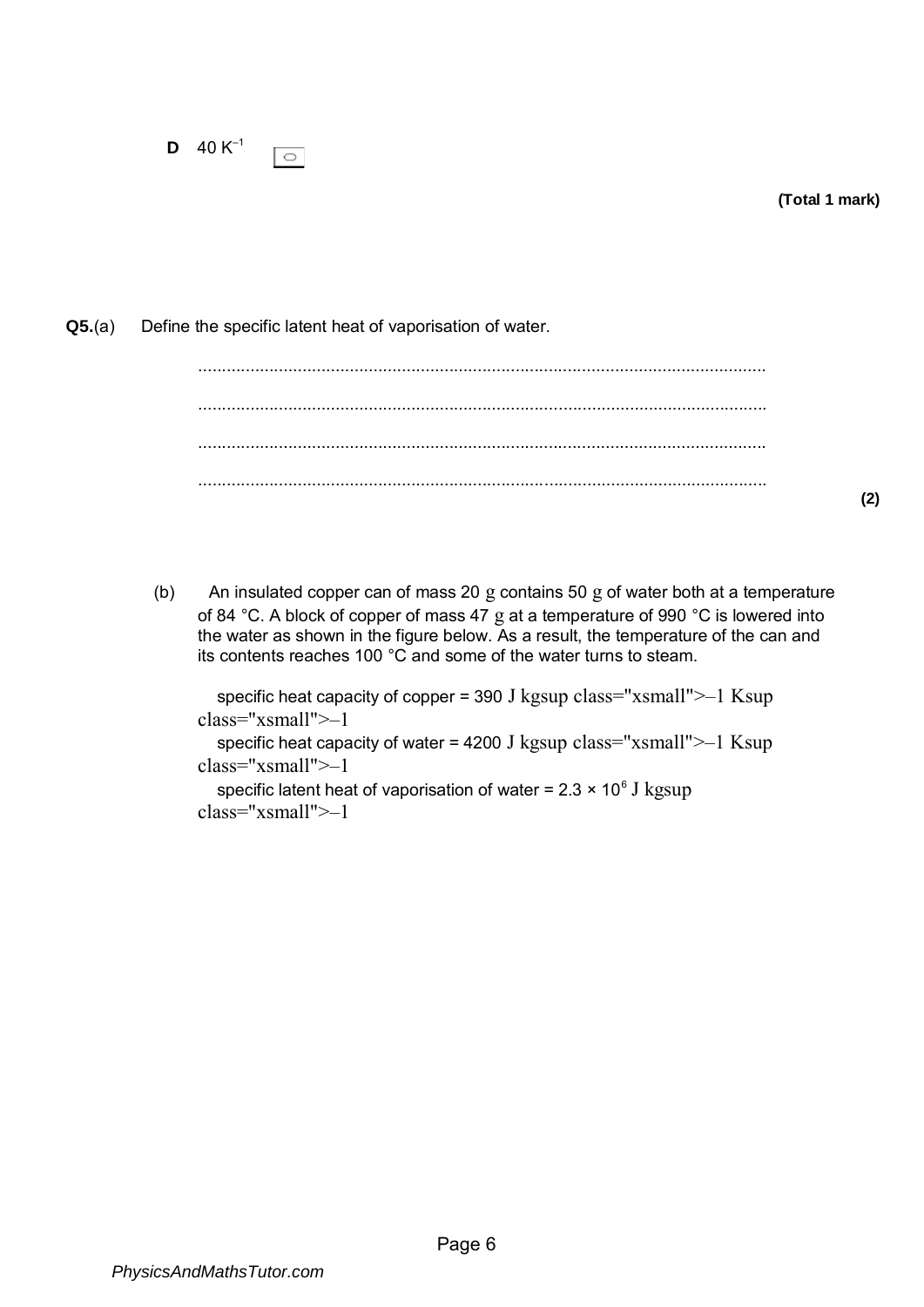

(i) Calculate how much thermal energy is transferred from the copper block as it cools to 100 °C. Give your answer to an appropriate number of significant figures.

thermal energy transferred ........................................... J

**(2)** 

(ii) Calculate how much of this thermal energy is available to make steam. Assume no heat is lost to the surroundings.

available thermal energy ........................................... J

**(2)** 

(iii) Calculate the maximum mass of steam that may be produced.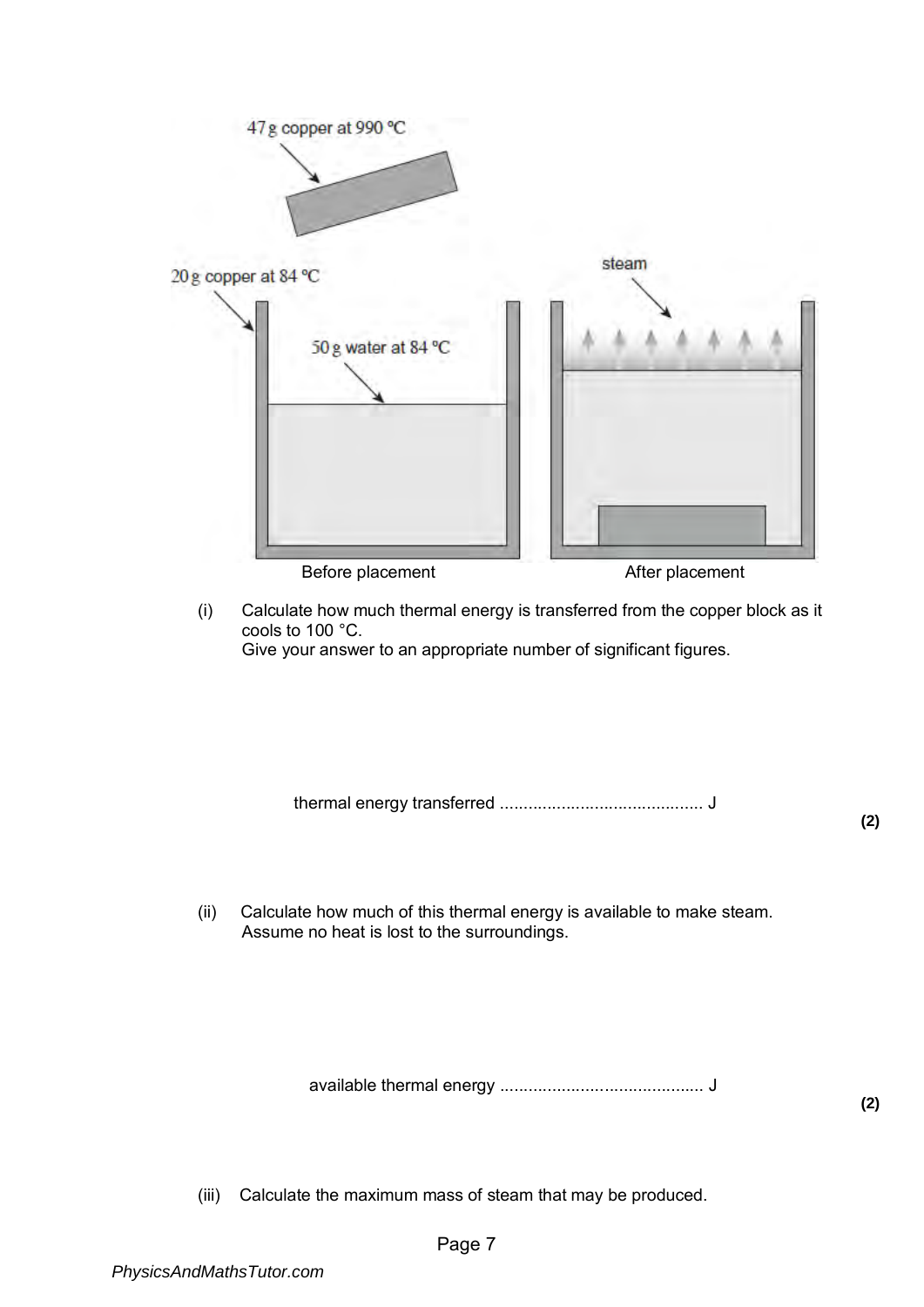|--|--|--|

**(1) (Total 7 marks)** 

**Q6.**A cola drink of mass 0.200 kg at a temperature of 3.0 °C is poured into a glass beaker. The beaker has a mass of 0.250 kg and is initially at a temperature of 30.0  $^{\circ}$ C.

> specific heat capacity of glass = 840 J kg $^{-1}$ K $^{-1}$ specific heat capacity of cola = 4190 J kg $^{-1}$ K $^{-1}$

(i) Show that the final temperature,  $T_f$ , of the cola drink is about 8 °C when it reaches thermal equilibrium with the beaker. Assume no heat is gained from or lost to the surroundings.

(ii) The cola drink and beaker are cooled from  $T_f$  to a temperature of 3.0 °C by adding ice at a temperature of 0 °C. Calculate the mass of ice added. Assume no heat is gained from or lost to the surroundings.

> specific heat capacity of water = 4190 J kg $^{-1}$  K $^{-1}$ specific latent heat of fusion of ice = 3.34 × 10 $^{\rm 5}$  J kg $^{\rm -1}$

> > mass .......................................... kg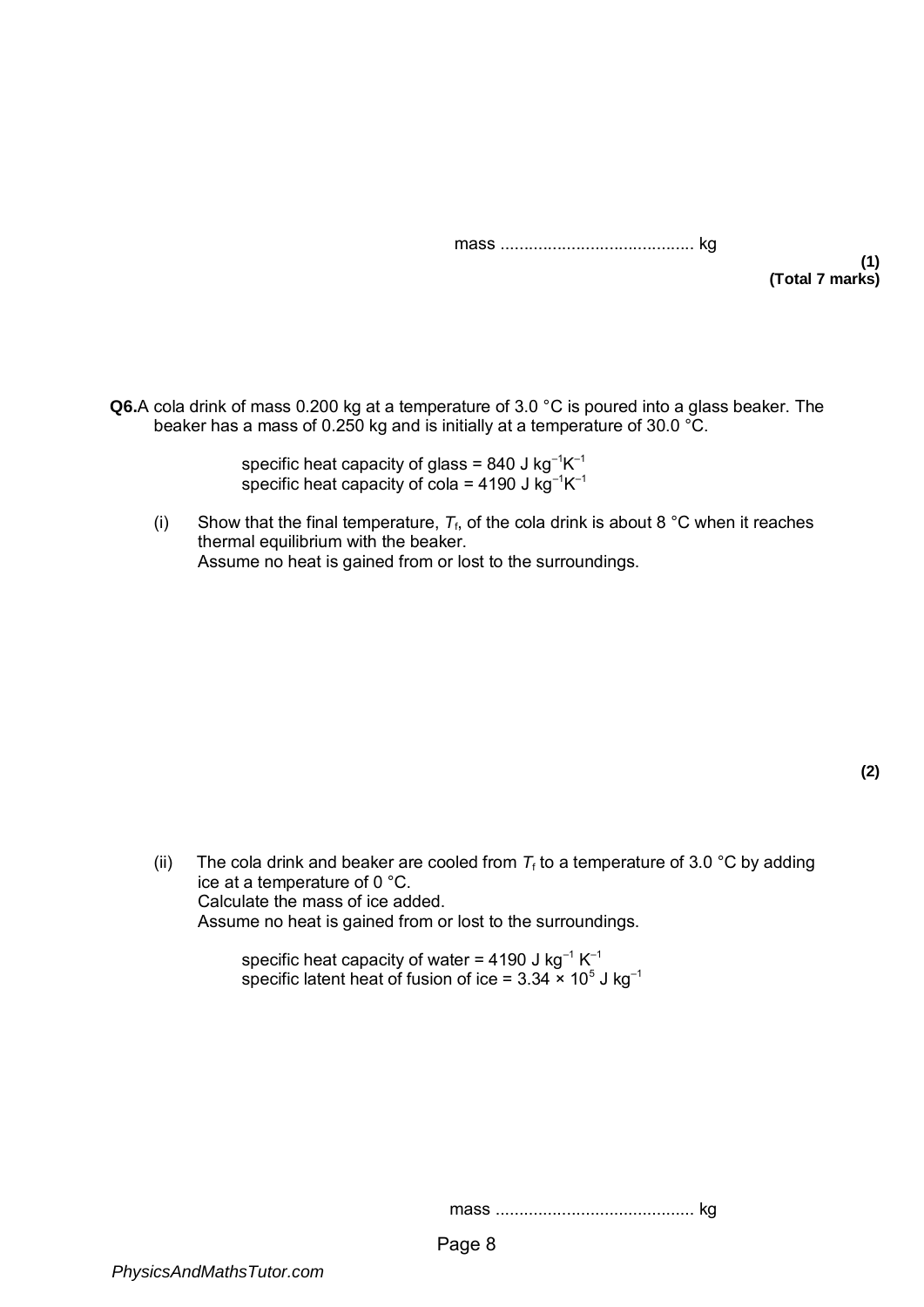**Q7.** An electrical immersion heater supplies 8.5 kJ of energy every second. Water flows through the heater at a rate of 0.12 kg  $s^{-1}$  as shown in the figure below.



(a) Assuming all the energy is transferred to the water, calculate the rise in temperature of the water as it flows through the heater.

specific heat capacity of water = 4200 J kg<sup>-1</sup>  $K^{-1}$ 

answer = ....................................... K

**(2)** 

(b) The water suddenly stops flowing at the instant when its average temperature is 26  $^{\circ}$ C.

The mass of water trapped in the heater is 0.41 kg. Calculate the time taken for the water to reach 100 °C if the immersion heater continues supplying energy at the same rate.

answer = ....................................... s